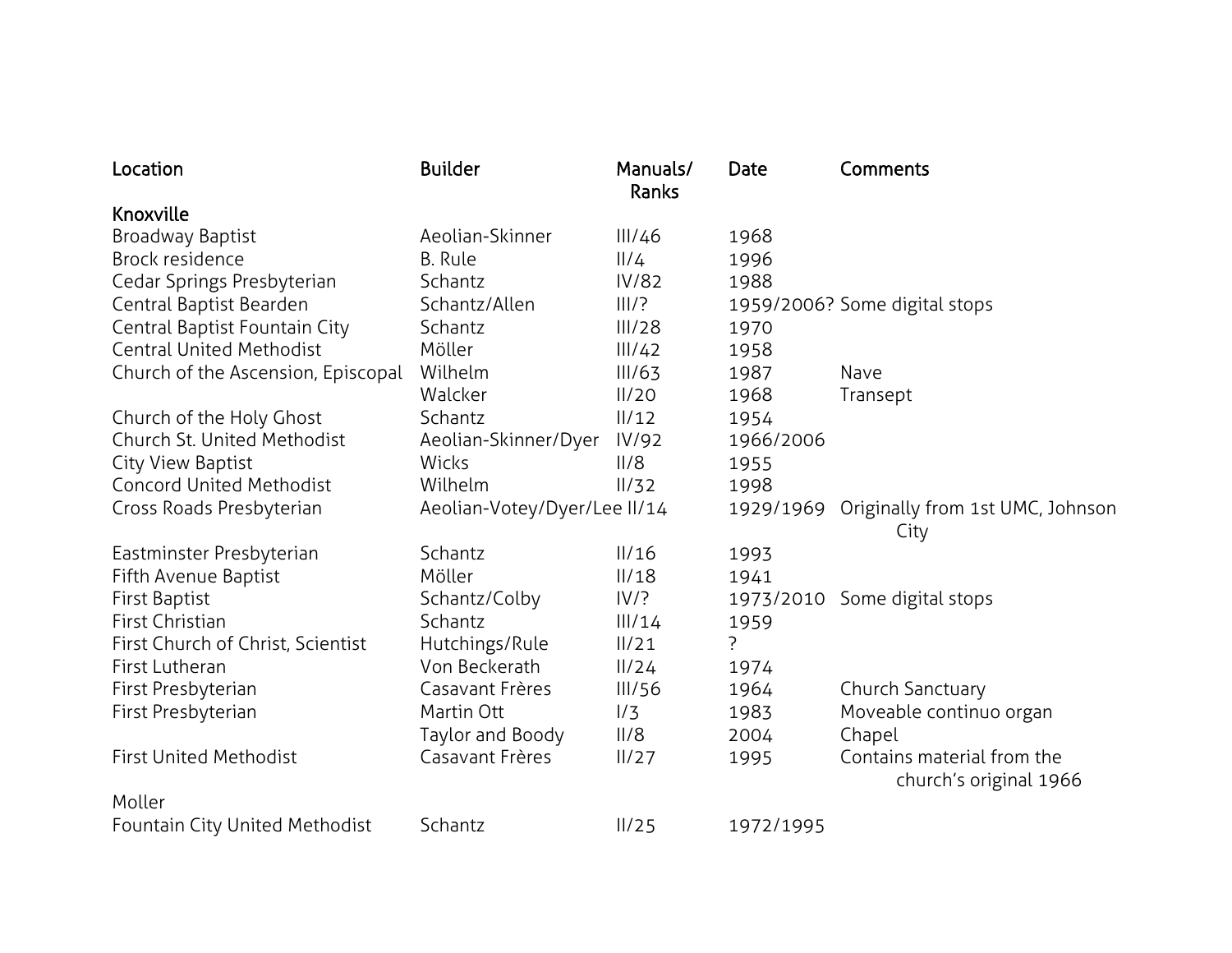| Fourth Presbyterian                        | Kilgen           | II/19          | 195?      |                              |
|--------------------------------------------|------------------|----------------|-----------|------------------------------|
| Gloria Dei Lutheran                        | Schantz          | $\frac{1}{4}$  | 1961      |                              |
| Good Samaritan Episcopal                   | Dyer             | $\frac{1}{11}$ | 1986      |                              |
| Grace Lutheran                             | Lunsford         | II/25          | 1982      | Moved to present location    |
|                                            |                  |                |           | by Rule                      |
| Greystone Presbyterian                     | Reuter           | III/25         | 1981      |                              |
| Greater Warner Tabernacle AME Zion Schantz |                  | III/15         | 1956      |                              |
| Knoxville College                          | Schantz          | III/37         | 1970      |                              |
| Knoxville House of Faith                   | Möller           | II/13          | 1908      | Unplayable                   |
| Lake Hills Presbyterian                    | Zimmer           | $\frac{1}{14}$ | 1969      |                              |
| Former Lunsford residence                  | Lunsford         | 11/2           | ?         |                              |
| Magnolia Ave. United Methodist             | Möller           | III/23         | 1961      |                              |
| Matthews residence                         | Hradetsky        | II/10          | P         |                              |
| Messiah Lutheran                           | Andover          | II/24          | 1982      |                              |
| New Covenant Presbyterian                  | Schantz          | II/15          | ?         | Originally Hook and Hastings |
| from                                       |                  |                |           | Fifth Avenue Presbyterian    |
| St. John's Lutheran                        | Berghaus         | III/43         | 1992      |                              |
| St. Johns Episcopal                        | Schantz          | III/38         | 1951/98   |                              |
| St. James Episcopal                        | Schantz          | /?             | 1984      | Additions by Reggie Hulsey   |
| St. Luke's Episcopal                       | Möller           | 11/3           | 1949      |                              |
| Second Presbyterian                        | Schantz          | II/49          | 1967      |                              |
| Sequoyah Hills Presbyterian                | Möller           | III/30(?)      | 1954      |                              |
| Smithwood Baptist                          | Möller           | III/22         | 1980      |                              |
| South Knoxville Baptist                    | Schantz          | III/21         | 1977      |                              |
| Temple Beth El                             | Möller           | 11/3           | 1947      |                              |
| <b>Tennessee Theatre</b>                   | Wurlitzer        | III/16         | 1928      |                              |
| Tennessee Valley Unitarian Universalist    |                  |                |           |                              |
|                                            | <b>B.</b> Rule   | II/25          | 1998      |                              |
| <b>Trinity United Methodist</b>            | Dyer             | II/16          | 1981/2010 |                              |
| Tyson House (Episcopal)                    | Schantz/Lunsford | 11/2           | ?         |                              |
| University of Tennessee                    | Kney             | II/21          | 1978      | Studio/practice organ        |
|                                            | Flentrop         | 11/3           | 1969      | Practice organ               |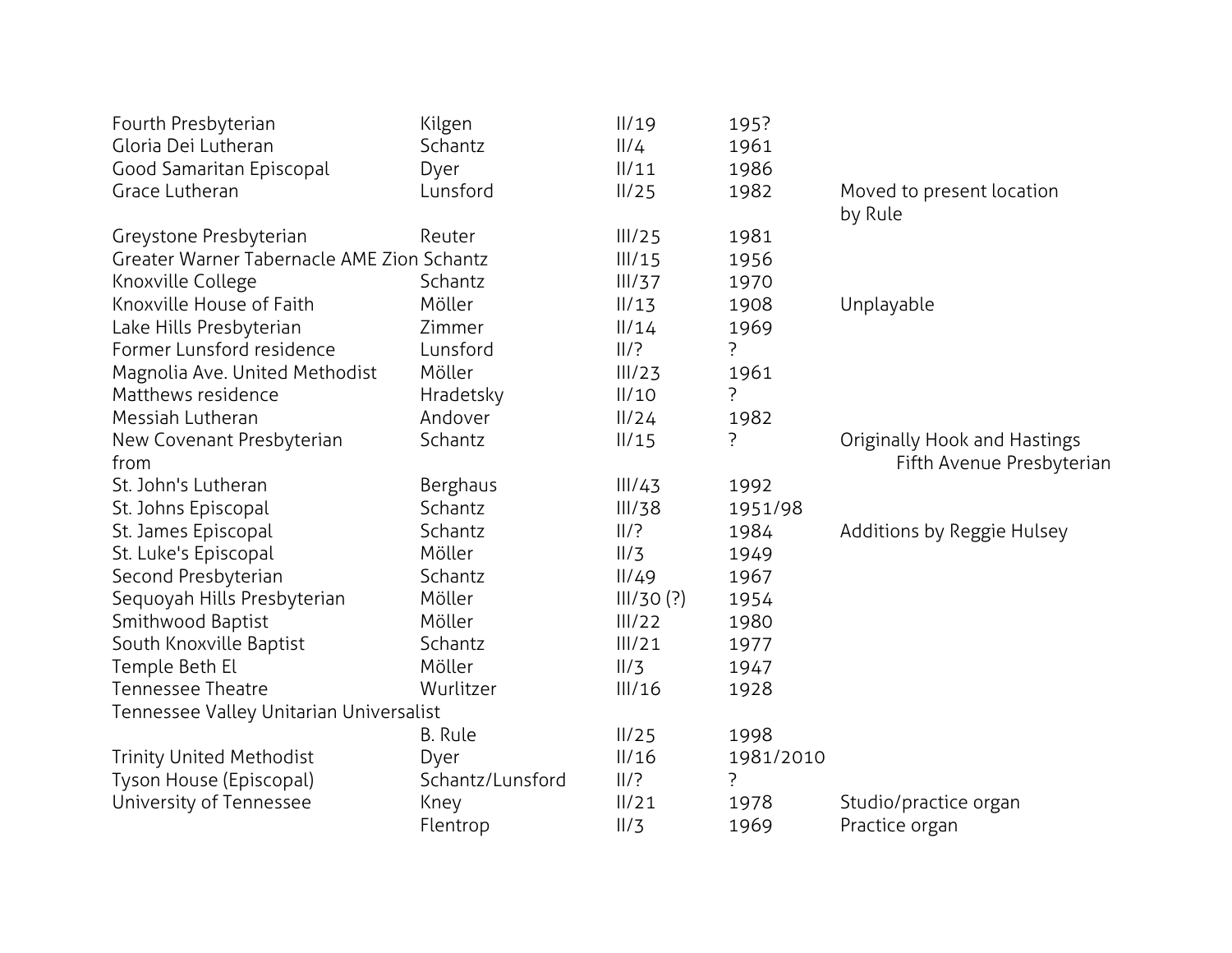| Washington Pike United Methodist<br>Westminster Presbyterian                                                                                                | Andover<br>Richards Fowkes<br>Möller<br>Lunsford<br>Richards Fowkes | 1/3<br>III/54<br>II/29<br>11/14<br>II/33         | 1986<br>2007<br>1977<br>1969<br>1998 |
|-------------------------------------------------------------------------------------------------------------------------------------------------------------|---------------------------------------------------------------------|--------------------------------------------------|--------------------------------------|
| Athens<br><b>First Baptist</b><br><b>Keith Memorial United Methodist</b><br>Mars Hill Presbyterian<br>Tennessee Wesleyan<br><b>Trinity United Methodist</b> | Möller<br>Reuter<br>Möller<br>Möller<br>Reuter                      | II/22<br>II/18<br>11/3<br>$\frac{1}{4}$<br>11/14 | 1967<br>1978<br>1946<br>1965<br>1979 |
| Friendsville<br>Union Grove U. Methodist                                                                                                                    | Lee                                                                 | II/5                                             | ?                                    |
| Gatlinburg<br><b>First Baptist</b><br><b>First United Methodist</b><br><b>Trinity Episcopal</b>                                                             | Schantz<br>Schantz<br>Lunsford                                      | III/30?<br>II/6<br>II/6                          | 1951?<br>1951<br>?                   |
| Greeneville<br>First Presbyterian                                                                                                                           | Schantz                                                             | III/29                                           | 1996                                 |
| St. James Episcopal                                                                                                                                         | Nordlie<br>Schantz<br>James Hall                                    | 1/7<br>III/20<br>1/4                             | 1999<br>1996<br>c. 1845              |
| <b>Asbury United Methodist</b>                                                                                                                              | Estey                                                               | ?                                                | ?                                    |
| Harriman<br>First Christian<br>Good Shepherd Episcopal<br><b>Harriman United Methodist</b>                                                                  | Tellers Kent/Lee<br>Möller/Lee<br>Möller/Dyer                       | II/22<br>II/20<br>II/7                           | ?<br>c.1962<br>1999                  |

Continuo organ

Restoration work by Dyer,2005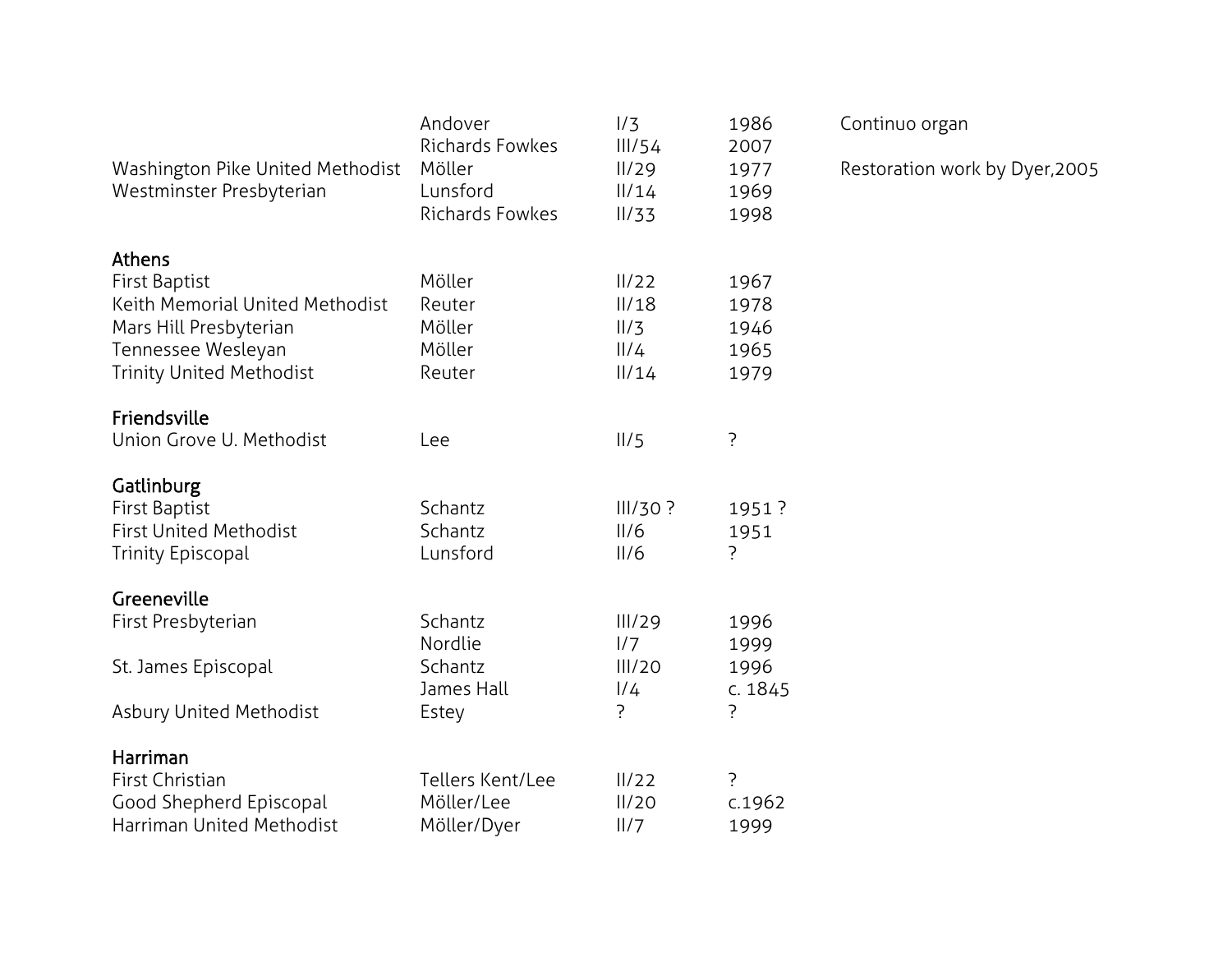## Jefferson City

| Carson Newman College                                 | Reuter<br>Reuter<br>Schantz | III/32<br>11/3<br>11/4<br>II/3 | 1981<br>1981<br>1965? |
|-------------------------------------------------------|-----------------------------|--------------------------------|-----------------------|
| <b>First Baptist</b>                                  | Dyer<br>Schantz             | III/46                         | 1981<br>1988          |
| <b>First United Methodist</b>                         | Dyer                        | $\frac{1}{12}$                 | 1971/1997             |
| First Presbyterian                                    | Zimmer                      | ?                              | ŗ                     |
| Kingston                                              |                             |                                |                       |
| First Baptist                                         | Möller/Lee                  | II/13                          | ?                     |
| LaFollette                                            |                             |                                |                       |
| First Baptist Church                                  | Dyer                        | II/16                          | 1994                  |
|                                                       |                             |                                |                       |
| Lenoir City<br>Church of the Resurrection (Episcopal) |                             |                                |                       |
|                                                       | Schlicker                   | 11/4                           | 1983                  |
|                                                       |                             |                                |                       |
| Maryville<br><b>Broadway United Methodist</b>         | Wicks/Barger & Nix          | II/15                          | 1994                  |
| <b>First Baptist</b>                                  | Schantz                     | III/36                         | 1970                  |
| <b>First United Methodist</b>                         | Möller                      | 11/24                          | 1968                  |
| Maryville College                                     | Holtkamp                    | III/34                         | 1951                  |
| New Providence Presbyterian                           | Casavant                    | III/36                         | 1958??                |
| St. Andrew's Episcopal                                | Schlicker                   | 11/7                           | 1973                  |
| Morristown                                            |                             |                                |                       |
| All Saints Episcopal                                  | Steiner-Reck                | 11/14                          | 1981                  |
| <b>First Baptist</b>                                  | Reuter/Dyer                 | IV/58                          | 1977/1987             |
| First Presbyterian                                    | Schantz                     | III/40                         | 1973                  |